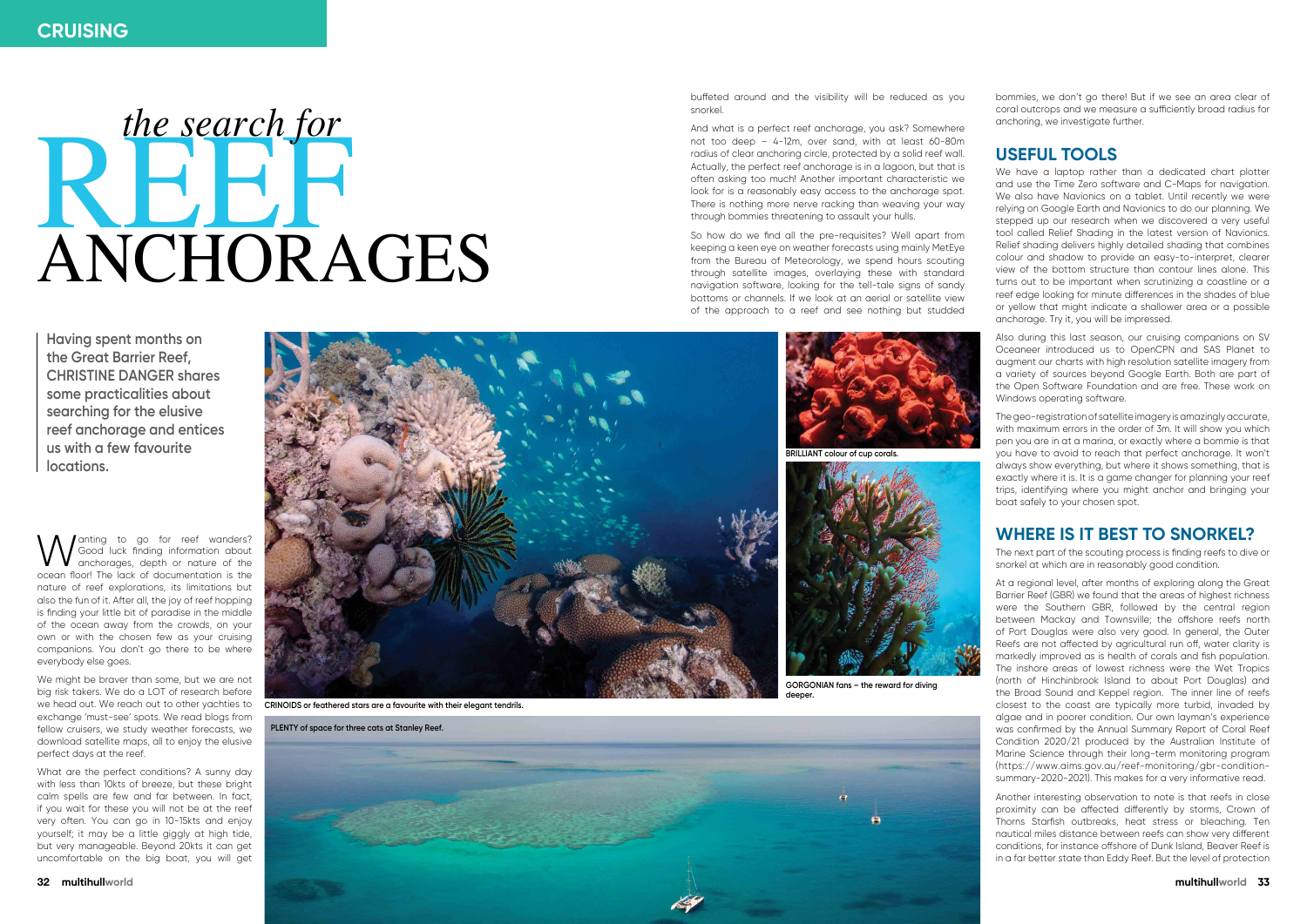afforded can also have a huge impact; in a green or no take marine national park zone there is a marked improvement in coral health and fish population over a blue, general use zone. So if you want to enjoy a healthier reef, see denser coral cover and a great variety of fish species which are less wary of divers, snorkel or dive in a green zone. Take only photos, leave only bubbles.

At a localized level, in the main the places which are safe to bring the big boat to are not where the best marine life is. The sandy leeward side habitat is the more protected but also where the coral cover is lowest and least healthy and where fish are least numerous. When you look at the colour, cover and shape you will often see old dead coral broken down, looking grey and often covered with turf algae. The flank exposed to the prevailing trade winds and waves is where the water flow and nutrients are plentiful. Coral density and variety are often better, water clarity and fish population improved. To get

there you need a robust enough dinghy that gets on the plane, can cope with a bit of current and covers the distance from your boat to your dive site quickly.

### **Putting the SCOUTIN to good use**

And now, let's check out six reefs in six different areas of the Great Barrier Reef, because after all this is why we are doing all this investigative work. We are taking you to Little Bugatti Reef (offshore of Mackay), Faith Reef (Offshore of Bowen), Stanley Reef (offshore of Cape Upstart), Otter Reef (offshore of Hinchinbrook Island), Scott Reef (offshore of Cairns) and St Crispin Reef (offshore of Cape Tribulation). All were investigated using the method described above, all were new to us in 2021.

At each of these reefs, we have been able to get aerial shots with our Mavic Air drone as well, another useful tool in our kit bag, but mainly used to get some jaw dropping photographs of our environment and our tiny looking boat in its midst.

## **Little Bugatti Reef**

One of a series of U-shaped reefs on the outer line of reefs running far offshore of Mackay and the Southern Whitsundays, Little Bugatti provides a protected anchorage from southerlies with a choice of possies to drop the pick in and an extensive area to explore diving or snorkelling both inside the inlet, at its entrance and on the outside. We were anchored in 6-8m of water over a patchy sand and limestone bottom. Being a long way from the mainland, about 90nm from Mackay, the reefs

were not affected by coastal runoff, were out of reach from coastal cruising traffic and it showed. The coral variety, colour, density, the clarity of the water, the quantity of fish of all sizes were just about the best we had seen anywhere on the Great Barrier Reef.

## **Faith Reef**

A gorgeous anchorage in a small inlet with just enough room for one catamaran in the shallows, this small reef offshore of Bowen was quite a sight at low tide with its quintessential graduation of aquas and blues and amber coral pinnacles dotted around. The inlet is open to the west and southwest, but offers protection from the southeast trades and from the northeast, which is when we were there. Although the coral inside the inlet has been smashed by storms and there is evidence of recent crown of thorn starfish bleaching with a

few culprits still around, as is often the case the outside is in better condition and there is an abundance of big fish. Being in a blue general use zone, you can fish there.

## **Stanley Reef**

30nm offshore of Cape Upstart, this reef is not often frequented by yachties, although visited by a commercial diving charter (not that we saw it). Most cruisers have their eye on getting to Magnetic Island from Cape Upstart, rather than reef hopping. This reef has an oval shape with inky depths on the western side of an even deeper central channel running along a semi continuous wall with a maze of gutters on the eastern side. The channel gives access to a shallower sandy area near the southern wall where we anchored in light southerly conditions. We snorkelled around the bommies close to the boat, which were acceptable, but found the best snorkelling and diving happened near the entrance, in the labyrinth at the top end and along the drop off on the edge of the channel near the entrance.

## **Otter Reef**

An easy reef to reach offshore of Hinchinbrook, Otter is made up of what can best be described as patches of reefs in a dotted line about 12nm long. There is not a well-defined reef wall. We targetted one of the patches with a large expanse of sand near a tiny cay for stress free anchoring in light southerlies and dropped the pick over clear sand in 8m of water. The cay is more akin to a sand bank and only gets uncovered at low tide. Although the reef is showing storm damage, Otter was interesting to snorkel at with a varied mix of soft and hard corals, a network of gutters where fish patrolled and plenty of marine critters to look at. We could see signs of both cyclone effects and recovery with upturned corals and algae, but also new growth in between the dead corals.

## **Scott Reef**

Now we are not talking about the Western Australian Scott Reef, but the one located offshore of Cairns and Fitzroy Island, about 10nm south of Sudbury Reef. Scott Reef is a roundish reef with a couple of inlets. There is a nice sandy area at the northern end to anchor the big boat in light southeasterlies,





**Coral garden at Scott Reef showing the resilience of the reef.**



**Crinoids at Stanley Reef with their feather-like arms. Spine-cheek clownfish – hard to miss with** 



**all that colour and bravado!**



**Territorial anemonefish are always a fun sight.**



**MOORISH IDOLS** and Surgeonfish are typical reef dweller



**Our happy place – a sandy shallow anchorage with a tiny little cay.**

| <b>STEP</b><br><b>Contract Contract Contract Contract Contract Contract Contract Contract Contract Contract Contract Contract Co</b> | ◢ |
|--------------------------------------------------------------------------------------------------------------------------------------|---|
| aht pr                                                                                                                               |   |

And all BoaiCoalt Pacific distributors for

# **Boat Building Fasteners**

. 2010co Uresto Ungine Uclin - 310con Uronge Ocean Bolle - Milcon Bresse Macidia Screen - 201000 Bresse Wood Screen Flat Hand, Over Head, Round Head, Sick Dates, Fhilips Dates, Bouare Dates . Sileen Bronze Fing Orig Rails . Copper Square Beat Rails<br>and Roves . Copper Sheeking Halls

### www.boatcraft.com.au

14 Delwick St, Logardolms, Old 4129 info@bonicraft.com.su p: 07 2006 1944